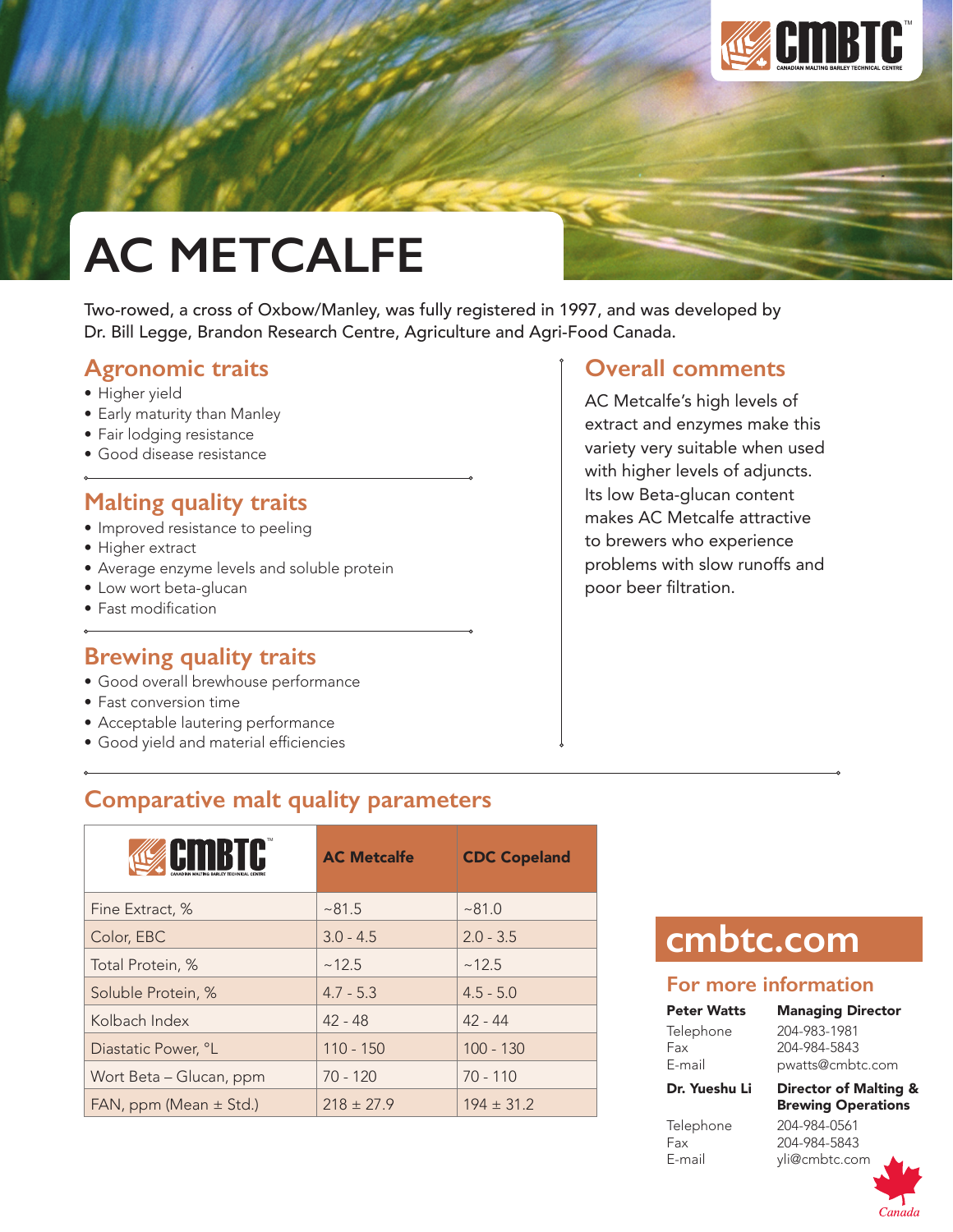# **AC Metcalfe barley**

W. G. Legge<sup>1</sup>, D. R. Metcalfe<sup>2</sup>, S. Haber<sup>2</sup>, D. E. Harder<sup>2</sup>, J. S. Noll<sup>2</sup>, A. Tekauz<sup>2</sup>, and P. L. Thomas<sup>2</sup>

<sup>1</sup>*Agriculture and Agri-Food Canada, Research Centre, P.O. Box 1000A, R.R. #3, Brandon, Manitoba, Canada R7A 5Y3;* 2*Agriculture and Agri-Food Canada, Cereal Research Centre, 195 Dafoe Road, Winnipeg, Manitoba, Canada R3T 2M9. Received 22 March 2002, accepted 4 October 2002.*

Legge, W. G., Metcalfe, D. R., Haber, S., Harder, D. E., Noll, J. S., Tekauz, A. and Thomas, P. L. 2003. **AC Metcalfe barley**. Can. J. Plant Sci. **83**: 381–384. AC Metcalfe is a two-row spring malting barley (*Hordeum vulgare* L.) cultivar widely adapted to western Canada with high yield, good agronomic traits, moderate disease resistance and excellent malting quality. Of note are its good resistance to loose smut and moderate resistance to Fusarium head blight.

**Key words**: Malting barley, *Hordeum vulgare* L., cultivar description, yield, disease resistance, malting quality

Legge, W. G., Metcalfe, D. R., Haber, S., Harder, D. E., Noll, J. S., Tekauz, A. et Thomas, P. L. 2003. **L'orge AC Metcalfe**. Can. J. Plant Sci. **83**: 381–384. AC Metcalfe est une variété brassicole d'orge de printemps à deux rangs (*Hordeum vulgare* L.) bien adaptée aux conditions de culture de l'Ouest canadien. Elle se démarque par un rendement élevé, de bons caractères agronomiques, une résistance moyenne à la maladie et une excellente qualité brassicole. Sa bonne résistance au charbon nu et sa résistance moyenne à la brûlure de l'épi causée par *Fusarium* méritent d'être soulignées.

**Mots clés**: Orge brassicole, *Hordeum vulgare* L., description de cultivar, rendement, résistance à la maladie, qualité brassicole

AC Metcalfe is a two-row spring malting barley (*Hordeum vulgare* L.) cultivar developed by the Agriculture and Agri-Food Canada (AAFC) Research Centre, Brandon, MB, and AAFC Cereal Research Centre, Winnipeg, MB. It received registration No. 4659 from the Variety Registration Office, Plant Products Division, Canadian Food Inspection Agency (CFIA) on 28 November 1997. Plant Breeders' Rights for AC Metcalfe (certificate No. 0399) were granted by the Plant Breeders' Rights Office, CFIA on 7 November 1997.

### **Breeding Methods and Pedigree**

AC Metcalfe was developed from the cross AC Oxbow/Manley made in 1986 at the AAFC Cereal Research Centre, Winnipeg, MB. Early generations were handled by a conventional pedigree method. The  $F_1$  and  $F_2$  generations were grown in growth cabinets. The  $F_2$  plants were inoculated with loose smut spores [*Ustilago nuda* (Jens.) Rostr.].  $F<sub>3</sub>$  plants with loose smut resistance were selected in the greenhouse and inoculated again with *U. nuda* spores.  $F_4$ plants with loose smut resistance were selected in the greenhouse, and 500 single  $F_5$  progeny rows were grown in the field in 1987. Progeny rows were selected on the basis of height, maturity, lodging resistance, general appearance, resistance to net blotch (*Pyrenophora teres* Drechs.) and preliminary malting quality analyses (i.e., alpha amylase activity, diastatic power, fine grind extract and amino nitrogen concentration), and grown as  $F_6$  bulk rows in the winter nursery at Brawley, California, USA. Selected lines, one of which was WM8612-1, were transferred to the AAFC Research Centre, Brandon, MB, where they were grown in replicated yield tests in 1988 and 1989. Selection was made using the same criteria plus yield, heading date, test weight,

kernel weight, advanced malting quality analyses (i.e., above quality traits plus coarse grind extract, difference between fine and coarse extracts, soluble protein concentration and viscosity), and resistance to stem rust (*Puccinia graminis* Pers.), common root rot [*Cochliobolus sativus* (Ito & Kurib.) Drechs. ex Dast.] and net blotch. WM8612-1 was grown in the 1990 Eastern Prairie Barley Test at seven locations in Manitoba and Saskatchewan, and evaluated for the same traits as in 1989 plus kernel plumpness and resistance to loose smut, covered smut [*U. hordei* (Pers.) Lagerh.], false loose smut (*U. nigra* Tapke), scald [*Rhynchosporium secalis* (Oud.) J.J. Davis], and speckled leaf blotch (*Septoria passerinii* Sacc.). It was advanced in 1991 to the Western Cooperative Two-row Barley Registration Test, where it was evaluated for 3 years as TR232.

### **Performance**

AC Metcalfe is widely adapted to western Canada, and outyielded the check cultivar Harrington by 8% on average across all soil zones over 3 yr of evaluation in the Western Cooperative Two-row Barley Registration Test (Table 1). In these trials, it was about a day later maturing, taller and more lodging resistant than Harrington, and had higher kernel weight (Table 2). AC Metcalfe was about 3 d earlier maturing and 3% lower yielding than the other check cultivar Manley. It was similar to Manley in height, lodging resistance and kernel weight. AC Metcalfe had higher test weight and plumper kernels than Harrington and Manley. Overall, AC Metcalfe had excellent malting quality (Table 3). It exceeded Harrington and Manley in most malting quality characteristics, with its main advantages being higher fine grind and 70°C course grind extracts and a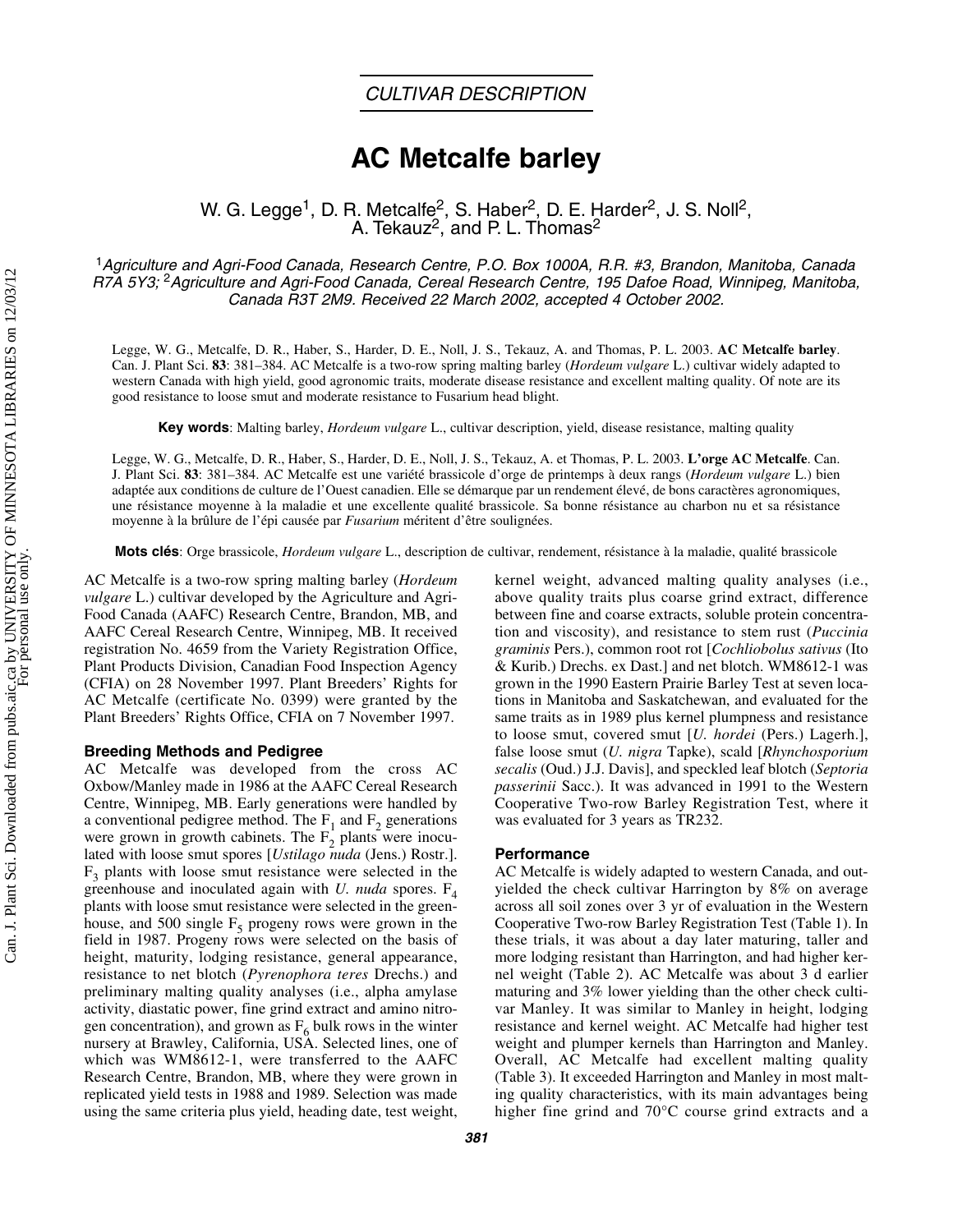**Table 1. Grain yield (kg ha–1) of AC Metcalfe and check cultivars in the Western Cooperative Two-row Barley Registration Test, 1991–1993**

|                                  |                    | Soil zone                 |                             |         |
|----------------------------------|--------------------|---------------------------|-----------------------------|---------|
| Cultivar                         | Black <sup>z</sup> | <b>Brown</b> <sup>y</sup> | Black and Grey <sup>x</sup> | Overall |
| Harrington                       | 4760               | 5285                      | 5792                        | 5270    |
| Manley                           | 5324               | 5984                      | 6402                        | 5910    |
| <b>AC</b> Metcalfe               | 5182               | 5701                      | 6279                        | 5706    |
| LSD <sub>0.05</sub> <sup>w</sup> | 250                | 166                       | 292                         | 123     |
| No. of tests                     | 14                 | 24                        | 13                          | 51      |

**<sup>z</sup>**Black Soil Zone: Brandon, Glenlea, Indian Head (1992, 1993), Lake Lenore (1993 – yield data lost due to early snow), Melfort, North Battleford (1992), Portage la Prairie (1992, 1993).

**<sup>y</sup>**Brown Soil Zone: Acme (1992, 1993), Elrose, Irricana, Lethbridge, Regina (1992, 1993), Saskatoon, Scott (1992, 1993), Swift Current, Watrous.

**<sup>x</sup>**Black and Grey Soil Zone: Beaverlodge, Calmar (1992, 1993), Fort Vermilion (1992, 1993), Lacombe, Provost.

**<sup>w</sup>**Least significant difference among cultivar means at the 5% probability level, where each test was treated as one replication.

smaller difference between these two values, and lower beta glucan concentration. Although levels of starch-degrading enzymes were higher for AC Metcalfe than for Harrington and Manley as evidenced by alpha amylase activity and diastatic power, they were not excessive during malting. AC Metcalfe had less favorable values for soluble protein concentration, ratio of soluble to total protein concentration, and viscosity than Harrington and Manley.

### **Other Characteristics**

PLANT. Erect to semi-erect juvenile growth; whitish coleoptile with medium elongation; medium green leaves of medium length and width, green leaf sheath, glabrous sheath and blade; intermediate to upright flag leaf, medium green in colour, medium length and width, purplish to white auricles, glabrous sheath, blade and auricles, waxy sheath; green, waxy, medium to fine (4–5 mm) stem with slight stem exertion above the flag leaf (0–3 cm), 5 nodes, straight neck, and predominantly closed to slightly V-shaped collar.

SPIKE. Two-row type, strap shape, medium density and length, semi-nodding to erect attitude, spike usually emerged above flag leaf; rough lemma awns longer than spike with green tips; glumes slightly more than one half length of lemma with long hairs concentrated in a band but there may be some hairs covering rest of glume, rough glume awns slightly longer than the glumes with green tips, awnletted empty glumes; first segment of rachis medium length with weak curvature, rachis edges covered with numerous long hairs, weak to medium humping of rachis segments.

KERNEL. Covered, medium length and width, yellow aleurone, short rachilla with long hairs, a few abnormal rachillas, green lateral lemma veins with a few barbs near the tip, clasping lodicules, 50% of kernels have hairs on

|                                         | Table 2. Agronomic traits of AC Metcalfe and check cultivars in the Western Cooperative Two-row Barley Registration Test, 1991–1993 |                     |                             |                        |                               |                                |                 |  |  |  |  |  |  |  |  |
|-----------------------------------------|-------------------------------------------------------------------------------------------------------------------------------------|---------------------|-----------------------------|------------------------|-------------------------------|--------------------------------|-----------------|--|--|--|--|--|--|--|--|
| Cultivar                                | Days to<br>heading                                                                                                                  | Days to<br>maturity | Height<br>(c <sub>m</sub> ) | Lodging<br>$(1-9)^{z}$ | Test weight<br>$(kg hL^{-1})$ | $1000$ -kernel<br>weight $(g)$ | Plump<br>$(\%)$ |  |  |  |  |  |  |  |  |
| Harrington                              | 60.1                                                                                                                                | 97.0                | 80.4                        | 5.1                    | 62.8                          | 40.2                           | 78.4            |  |  |  |  |  |  |  |  |
| Manley                                  | 63.3                                                                                                                                | 100.9               | 82.2                        | 3.9                    | 63.6                          | 41.4                           | 75.9            |  |  |  |  |  |  |  |  |
| AC Metcalfe                             | 60.1                                                                                                                                | 98.2                | 82.2                        | 3.9                    | 64.7                          | 41.0                           | 84.2            |  |  |  |  |  |  |  |  |
| LSD <sub>0.05</sub> <sup><b>x</b></sup> | 0.6                                                                                                                                 | 0.6                 | 1.0                         | 0.4                    | 0.7                           | 0.9                            | 2.4             |  |  |  |  |  |  |  |  |
| No. of tests                            | 33                                                                                                                                  | 35                  | 45                          | 26                     | 40                            | 39                             | 40              |  |  |  |  |  |  |  |  |

 $z_1$ = no lodging; 9 = completely lodged.

**<sup>y</sup>**Kernel plumpness (%) as determined over a 6/64 (238 mm) screen.

**<sup>x</sup>**Least significant difference among cultivar means at the 5% probability level, where each test was treated as one replication.

**Table 3. Malting quality characteristics<sup>z</sup> of AC Metcalfe and check cultivars in the Western Cooperative Two-row Barley Registration Test, 1991–1993y**

| Cultivar                         | Grain<br>protein<br>$(g\;hg^{-1})^{\mathbf{x}\mathbf{w}}$ | Fine grind<br>extract<br>$(g \;hg^{-1})$ <sup>xv</sup> | 70°C coarse Fine-coarse<br>grind extract<br>$(g \;hg^{-1})$ <sup>xv</sup> | difference<br>$(g \;hg^{-1})$ <sup>xv</sup> | Soluble<br>protein<br>$(g \; h g^{-1})^{xy}$ | Ratio of soluble Diastatic<br>to total protein<br>$(\%)^{\mathbf{x}}$ | power<br>$(°L)$ <sup>wu</sup> | Alpha<br>amylase<br>$(DU)^{wt}$ | Beta glucan<br>$(mg L^{-1})^s$ | Viscosity<br>$(cps)^{wr}$ |
|----------------------------------|-----------------------------------------------------------|--------------------------------------------------------|---------------------------------------------------------------------------|---------------------------------------------|----------------------------------------------|-----------------------------------------------------------------------|-------------------------------|---------------------------------|--------------------------------|---------------------------|
| Harrington                       | 11.5                                                      | 78.7                                                   | 72.2                                                                      | 6.5                                         | 4.37                                         | 39.8                                                                  | 97                            | 51.5                            | 488                            | 1.62                      |
| Manley                           | 11.1                                                      | 79.2                                                   | 74.2                                                                      | 4.9                                         | 4.30                                         | 40.2                                                                  | 113                           | 51.9                            | 373                            | 1.61                      |
| <b>AC</b> Metcalfe               | 11.5                                                      | 79.9                                                   | 77.1                                                                      | 2.8                                         | 4.76                                         | 43.5                                                                  | 118                           | 54.2                            | 255                            | 1.69                      |
| LSD <sub>0.05</sub> <sup>q</sup> | 0.5                                                       | 0.6                                                    |                                                                           | 1.2                                         | 0.12                                         |                                                                       |                               | 3.1                             | 67                             | 0.08                      |

**<sup>z</sup>**Malting quality characteristics determined at the Grain Research Laboratory, Canadian Grain Commission, Winnipeg, MB, as described by Mather et al. (1997).

**<sup>y</sup>**Mean of 9 site years for each cultivar comparison: Beaverlodge (1992), Brandon (1992, 1993), Elrose (1991), Provost (1991, 1993), Regina (1993), Saskatoon (1992), Swift Current (1991).

**<sup>x</sup>**Expressed as % by the malting and brewing industries.

**<sup>w</sup>**On a grain dry matter basis.

**<sup>v</sup>**On a malt dry matter basis.

**<sup>u</sup>**Degrees Lintner.

**t** Dextrinizing unit measure of alpha amylase activity.

**s** On a malt extract basis, expressed as ppm by the malting and brewing industries.

**<sup>r</sup>**Centipoise, international viscosity units used by the malting and brewing industries.

**<sup>q</sup>**Least significant difference among cultivar means at the 5% probability level, where each test was treated as one replication.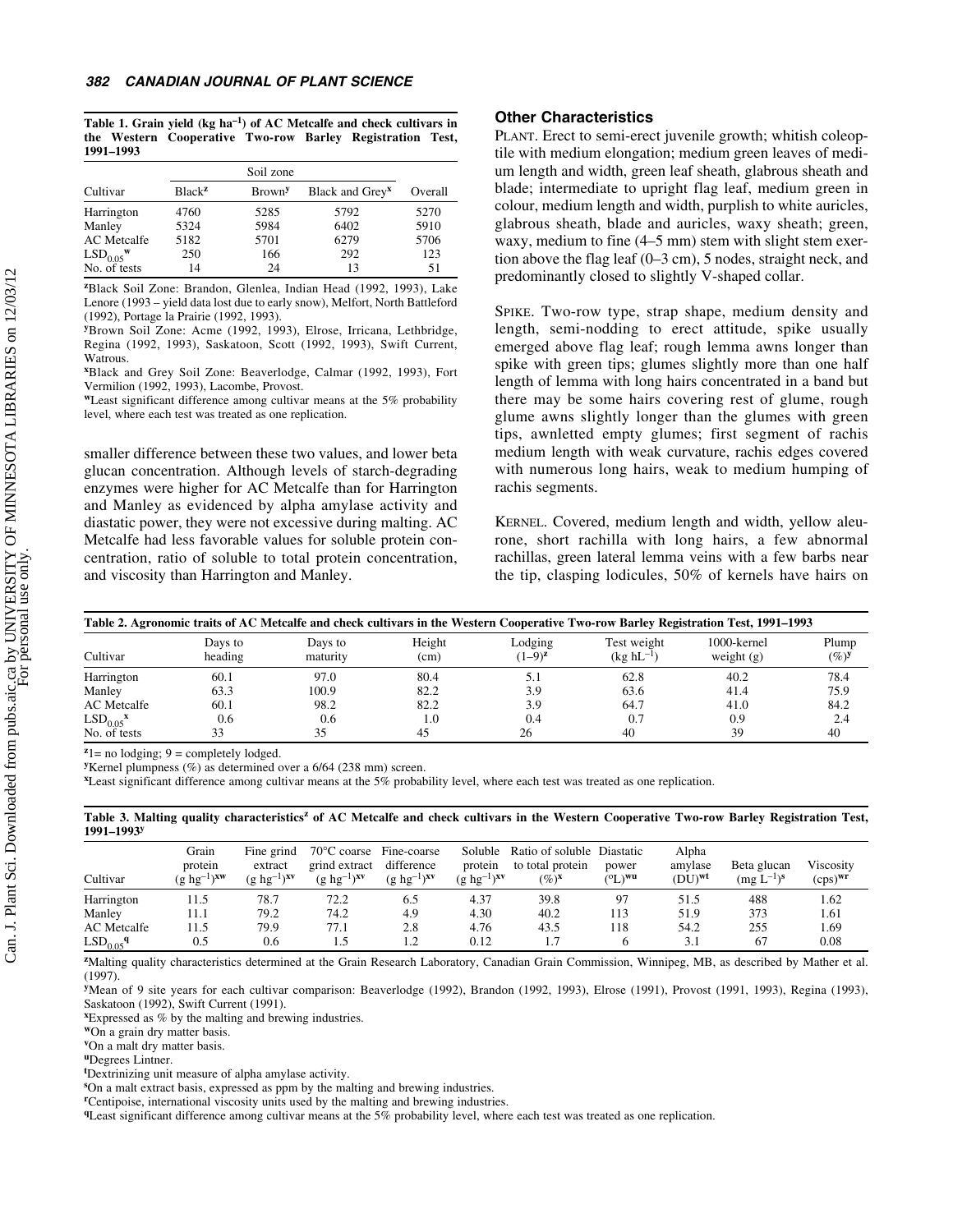|                                                                                                                                                                                                                                                                                                                                 |            |                            |       |          |                             |                                  | Net blotch |                    |             |            |          |                                           |                          |                                                                                                                                                                                                                                                                                                                                                                                                        |            |      |       |                    |      |                      |
|---------------------------------------------------------------------------------------------------------------------------------------------------------------------------------------------------------------------------------------------------------------------------------------------------------------------------------|------------|----------------------------|-------|----------|-----------------------------|----------------------------------|------------|--------------------|-------------|------------|----------|-------------------------------------------|--------------------------|--------------------------------------------------------------------------------------------------------------------------------------------------------------------------------------------------------------------------------------------------------------------------------------------------------------------------------------------------------------------------------------------------------|------------|------|-------|--------------------|------|----------------------|
|                                                                                                                                                                                                                                                                                                                                 |            | Ustilago smuts             |       |          |                             |                                  |            | Field <sup>x</sup> |             |            |          | Common root rot                           |                          |                                                                                                                                                                                                                                                                                                                                                                                                        |            |      | Scald |                    |      |                      |
|                                                                                                                                                                                                                                                                                                                                 |            | $%$ infected) <sup>z</sup> |       |          | Inoculated <sup>y</sup>     |                                  | SASK       | CHAR               | <b>BRAN</b> | GLEN       | Septoria | $(\%$ infected) <sup><math>V</math></sup> |                          | Stem                                                                                                                                                                                                                                                                                                                                                                                                   | Inoculated |      |       | Field <sup>s</sup> |      |                      |
| Cultivar                                                                                                                                                                                                                                                                                                                        |            | nuda hordei                | nigra | 102      | 858                         | 857                              | $(1 - 9)$  | $(6-9)$            | $(1 - 10)$  | $(1 - 10)$ | 692*     | SASK                                      | SCOT                     | rust <sup>u</sup>                                                                                                                                                                                                                                                                                                                                                                                      | 837        | 1493 | EDMT  | $LA-1$             | LA-2 | <b>CALM</b>          |
| 1991                                                                                                                                                                                                                                                                                                                            |            |                            |       |          |                             |                                  |            |                    |             |            |          |                                           |                          |                                                                                                                                                                                                                                                                                                                                                                                                        |            |      |       |                    |      |                      |
| Harrington                                                                                                                                                                                                                                                                                                                      | 2          |                            |       |          |                             | 冖                                |            | 4 2 3 4<br>4 2 2   |             | ٠,         |          | <b>883</b>                                |                          | 50MS                                                                                                                                                                                                                                                                                                                                                                                                   | n          | ທທທ  |       | I                  | 9.0  | I                    |
| Manley                                                                                                                                                                                                                                                                                                                          | $\ddot{ }$ |                            |       | $\infty$ |                             |                                  | 3.5        |                    | 6.5         | I          |          |                                           | 85                       | 60MS-S                                                                                                                                                                                                                                                                                                                                                                                                 | ωw         |      | 7.0   | I                  | 9.0  | I                    |
| <b>AC</b> Metcalfe                                                                                                                                                                                                                                                                                                              |            |                            |       | o        |                             | $\sim$                           | 3.5        |                    | 5.5         | I          | ωw       |                                           | 100                      | 40MRMS                                                                                                                                                                                                                                                                                                                                                                                                 |            |      | 7.5   | I                  | 7.0  | I                    |
| 1992                                                                                                                                                                                                                                                                                                                            |            |                            |       |          |                             |                                  |            |                    |             |            |          |                                           |                          |                                                                                                                                                                                                                                                                                                                                                                                                        |            |      |       |                    |      |                      |
| Harrington                                                                                                                                                                                                                                                                                                                      |            | 27                         | 5     |          |                             |                                  |            | I                  | I           |            |          |                                           | I                        | 50MRMS-S                                                                                                                                                                                                                                                                                                                                                                                               | ı          |      | 7.0   | ı                  | 8.5  |                      |
| Manley                                                                                                                                                                                                                                                                                                                          | <b>ASH</b> |                            |       |          |                             | $\sim$                           | 2.5        | Ī                  |             | 4          | ທທທ      | 52                                        |                          | 50MRMS-S                                                                                                                                                                                                                                                                                                                                                                                               |            | ທທທ  | 6.5   | I                  | 5.0  | 0.50<br>0.0.0<br>0.0 |
| <b>AC</b> Metcalfe                                                                                                                                                                                                                                                                                                              |            |                            |       |          | ≘                           | $\sqrt{2}$                       | 2.8        | I                  |             | 3          |          | 42                                        |                          | 30MRMS                                                                                                                                                                                                                                                                                                                                                                                                 | I          |      | 6.0   | J                  | 6.0  |                      |
| 1993                                                                                                                                                                                                                                                                                                                            |            |                            |       |          |                             |                                  |            |                    |             |            |          |                                           |                          |                                                                                                                                                                                                                                                                                                                                                                                                        |            |      |       |                    |      |                      |
| Harrington                                                                                                                                                                                                                                                                                                                      | 8          |                            |       |          |                             |                                  |            | I                  | I           | Ī          |          | 0.7                                       | $\overline{\phantom{a}}$ | 40MRMS-S                                                                                                                                                                                                                                                                                                                                                                                               | I          | n    |       |                    |      |                      |
| Manley                                                                                                                                                                                                                                                                                                                          | 15         |                            |       | 3/10     |                             | $\frac{3}{5}$                    | 2.6        | I                  | I           | Ī          | ΩW       | 0.7                                       | I                        | 50MS-S                                                                                                                                                                                                                                                                                                                                                                                                 | I          | ΩW   | 8.0   | $\circ$            | 3.0  | 8.3<br>8.7 G         |
| <b>AC</b> Metcalfe                                                                                                                                                                                                                                                                                                              |            |                            |       |          |                             |                                  | 2.8        | I                  | ı           | I          |          | $_{0.0}$                                  | I                        | 30MRMS                                                                                                                                                                                                                                                                                                                                                                                                 | I          |      | 6.5   |                    | 4.5  |                      |
| "Seedlings inoculated with Pyrenophora teres net-form isolates 102 and 858, and spot-form isolate 857 from the Agriculture and Agri-Food Canada (AAFC) Cereal Research Centre, Winnipeg, MB; 1<br>= very resistant, $10$ = very susceptible; $x/y$ = segregating.<br>$2\%$ infected plants; 10% or less is considered resistant |            |                            |       |          |                             |                                  |            |                    |             |            |          |                                           |                          |                                                                                                                                                                                                                                                                                                                                                                                                        |            |      |       |                    |      |                      |
| NTC all actions are a seals with an I show the contract of                                                                                                                                                                                                                                                                      |            |                            |       |          | and the second continues of | مستطلب ومستقيم والمسالم المنادية |            |                    |             |            |          |                                           |                          | $\mathsf{C}\mathsf{H}\mathsf{A}\mathsf{H}\mathsf{H}=\mathsf{C}\mathsf{A}\mathsf{H}\mathsf{H}\mathsf{H}$ . $\mathsf{C}\mathsf{H}\mathsf{A}\mathsf{H}\mathsf{H}=\mathsf{C}\mathsf{H}\mathsf{A}\mathsf{H}\mathsf{H}$ . $\mathsf{C}\mathsf{H}\mathsf{A}\mathsf{H}\mathsf{H}\mathsf{H}$ . $\mathsf{C}\mathsf{H}\mathsf{A}\mathsf{H}\mathsf{H}=\mathsf{C}\mathsf{H}\mathsf{H}\mathsf{H}\mathsf{H}\mathsf{H}$ |            |      |       |                    |      |                      |

<sup>x</sup>Field ratings on a scale where lowest number = very resistant, highest number = very susceptible; SASK = Saskatoon, CHAR = Charlottetown (observation site), BRAN = Brandon, GLEN = Glenlea.<br>"Seedlings inoculated with *S* <sup>x</sup>Field ratings on a scale where lowest number = very resistant, highest number = very susceptible; SASK = Saskatoon, CHAR = Charlottetown (observation site), BRAN = Brandon, GLEN = Glenlea.<br>"Seedlings inoculated with *Se*  $=$  very resistant,  $10 =$  very susceptible;  $x/y =$  segregating.

"Stem rust rating where 0–100 = % severity, and R = resistant, MR = moderately resistant, MS = moderately susceptible, S = susceptible reaction types.<br>"Seedlings inoculated with *Rhynchosporium secalis* isolates 837 and 14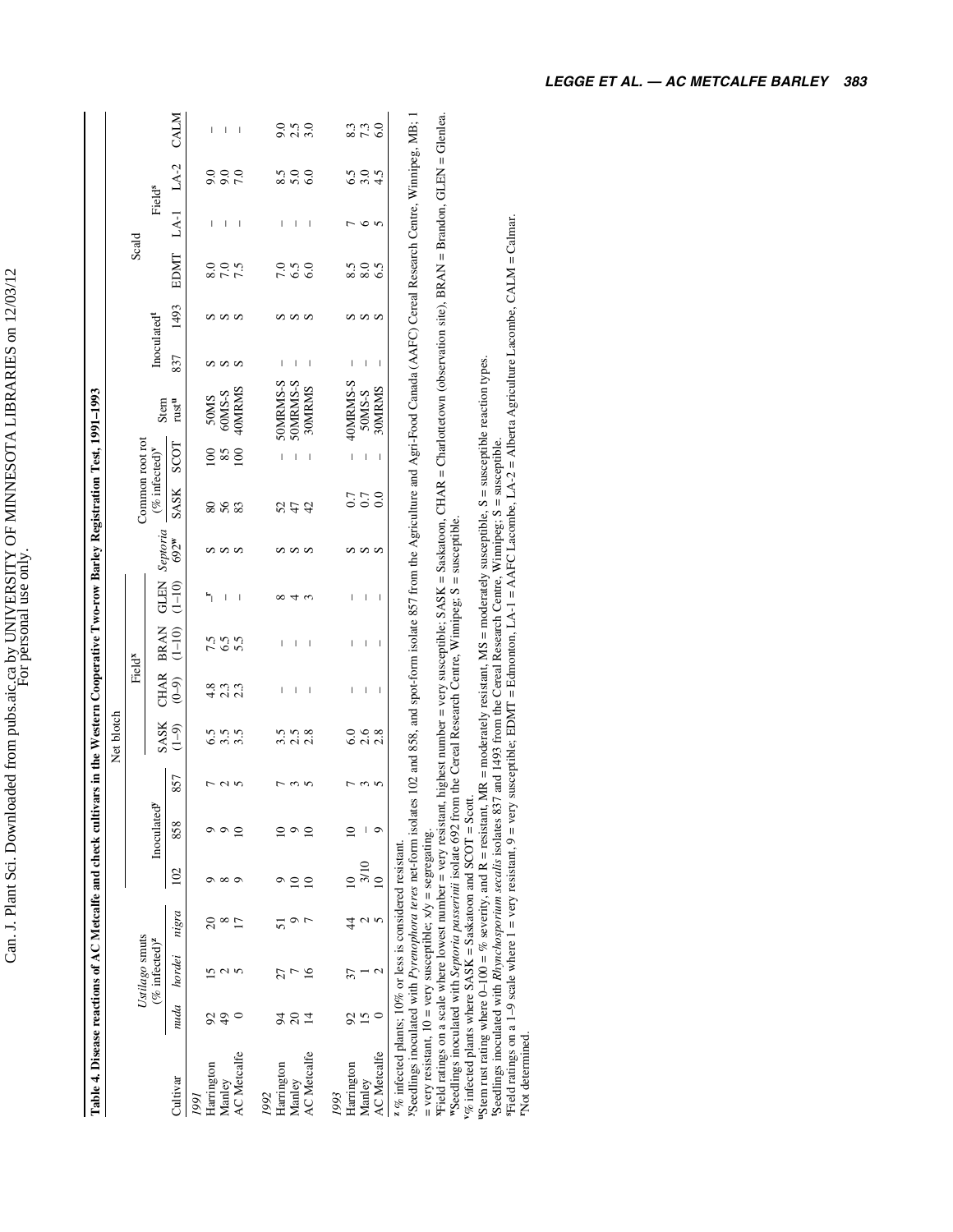ventral furrow while 50% do not, horseshoe depression basal marking.

QUALITY. Excellent malting quality (Table 3).

DISEASE REACTION. Good resistance to loose smut; moderate resistance to covered smut and false loose smut; moderate resistance to stem rust (carries the *Rpg1* gene) but susceptible to race Pgt-QCCJ; intermediate resistance to the spotform and susceptible to the net-form of net blotch; intermediate resistance to common root rot; susceptible to scald and speckled leaf blotch (Table 4). When AC Metcalfe was being evaluated in the Western Cooperative Two-row Barley Registration Test, Fusarium head blight (FHB) caused by *Fusarium graminearum* Schwabe was not a concern in western Canada and no data were collected on reaction to this pathogen. While AC Metcalfe was undergoing market development and commercialization, FHB became a serious problem in Manitoba and Saskatchewan. AC Metcalfe was found to have moderate resistance to FHB (Tekauz et al. 2000).

### **Availability of Propagating Material**

Breeder seed will be maintained by the AAFC Seed Increase Unit, Experimental Farm, Box 760, Indian Head, SK, Canada S0G 2K0. The initial breeder seed was produced in 1992 by the Seed Increase Unit at Indian Head from a bulk of 178  $F_{11}$  lines derived from  $F_9$  single plant selections originally made at the AAFC Research Centre, Brandon, MB. Distribution and multiplication of other classes of pedigreed seed stocks will be handled by SeCan Association, 201 – 52 Antares Drive, Ottawa, ON, Canada K2E 7Z1.

We gratefully acknowledge the assistance of D. Gehl (AAFC Seed Increase Unit, Experimental Farm, Indian Head, SK) in producing and maintaining the breeder seed and facilitating the winter nurseries, and the technical assistance of P. Green and B. McLeod (AAFC Research Centre, Brandon, MB) and P. Wardle (AAFC Cereal Research Centre, Winnipeg, MB). We also thank Dr. B.G. Rossnagel and J.A. Weller (Crop Development Centre, University of Saskatchewan, Saskatoon, SK) for providing spot-form net blotch data from the field nursery, and Dr. K.L. Bailey (AAFC Research Centre, Saskatoon, SK) for common root rot ratings.

**Mather, D. E., Tinker, N. A., LaBerge, D. E., Edney, M., Jones, B. L., Rossnagel, B. G., Legge, W. G., Briggs, K. G., Irvine, R. B., Falk, D. E. and Kasha, K. J. 1997.** Regions of the genome that affect grain and malt quality in a North American two-row barley cross. Crop Sci. **37**: 544–554.

**Tekauz, A., McCallum, B. and Gilbert, J. 2000.** Review: Fusarium head blight of barley in western Canada. Can. J. Plant Pathol. **22**: 9–16.